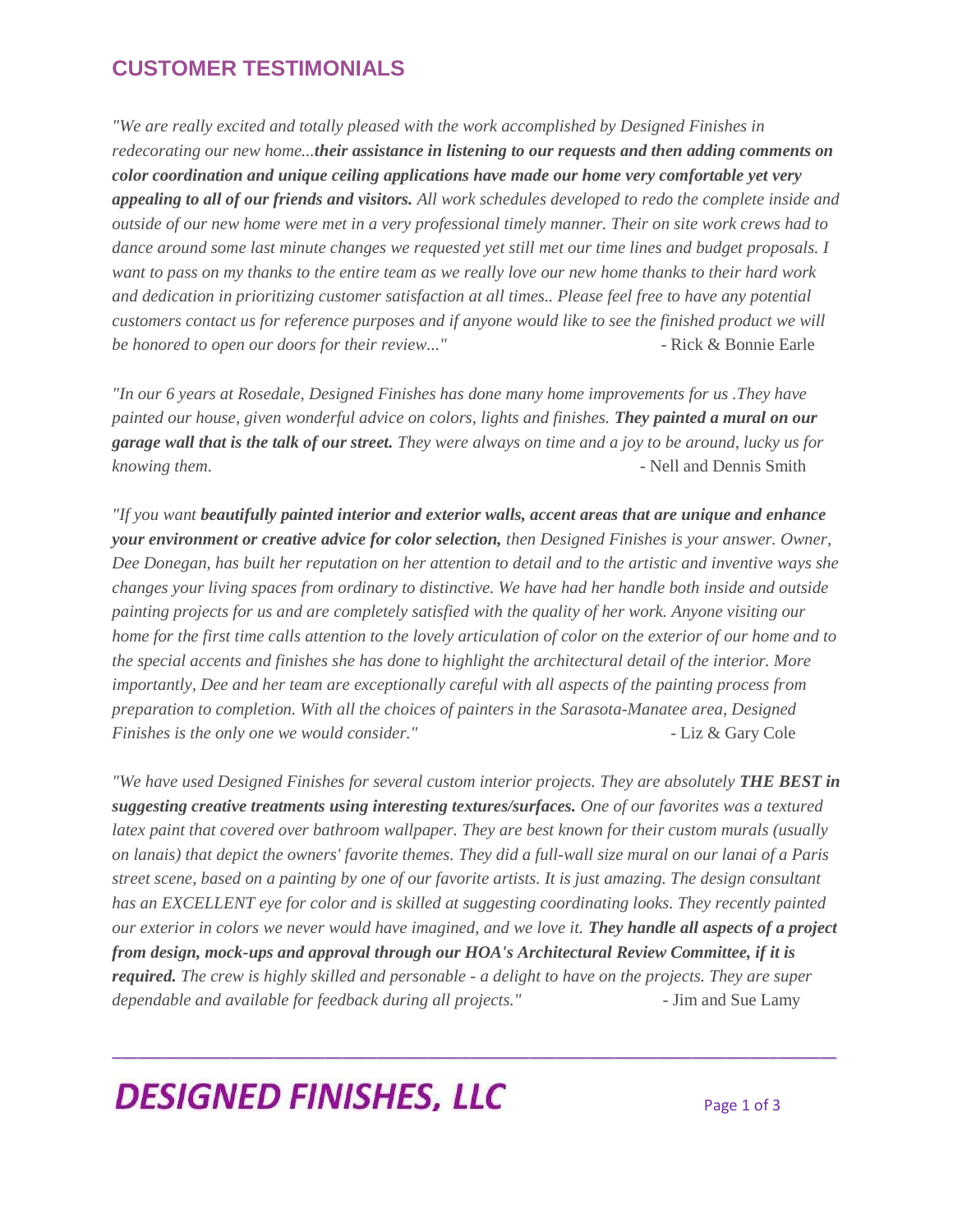#### **CUSTOMER TESTIMONIALS**

*"We have used Designed Finishes on a number of occasions and each time we have been delighted with the results produced for us. Not only have they identified practical solutions to our interior and exterior*  design requirements, they combined this with their extraordinary ability to recommend **the most** *appropriate colour combinations, to produce truly impressive results. We have no hesitation in recommending Designed Finishes as an excellent interior and exterior designer."* 

- Martin & Elizabeth Ritchley

*"Your painting requirements may be for inside, outside, or even driveways, something quite straightforward or calling for some imagination and creativity. Over the last few years, we have used Designed Finishes for all of these and have been delighted with the results."* - Jim & Norma McClurg

*"We highly recommend Dee Donegan of Designed Finishes. She is incredibly creative; has a vision and is able to carry through on it. Her ideas meld with yours to bring out the best in the work being done. She is dynamic and very current with her designs and finishes. Designed Finishes are thorough, timely, clean and have a work ethic second to none..."* - Jim and Deb Kehoe

*"Designed Finishes painted the entire exterior as well as the interior (excluding bathrooms) of our home after we purchased it in 2013. We found them to be the consummate professionals. The lead designer, Dee Dongean, was easy to work with, attentive to detail & welcomed ideas & creative thinking. She considered options & possible advantages/disadvantages of ideas based on her previous experience. She has expectations of her employees as she is aware they are traversing the personal property of clients. They are courteous & considerate of their surroundings while trying to work around shrubbery, furniture & other personal belongings. We would highly recommend Designed Finishes because of their expertise, personality, professionalism & the magnificent job we felt they achieved in completing the work on our home."* - Dave & Lorie Zandi

*"We have used Designed Finishes' services for several interior and exterior paint and repair projects. We appreciate that they are very reliable as all projects were started and completed on the contracted dates much to our satisfaction. Their knowledge of products and professional advice are a real bonus!"* - John and Kathi Skelton

*"Designed Finishes has done a lot of painting for us. Their work has always been excellent and very professional. They painted the exterior of our house, faux painted our master bathroom and painted a Caribbean scene on our wall entering our master suite which is wonderful. We highly recommend their work."* - Charlie and Sue Long

\_\_\_\_\_\_\_\_\_\_\_\_\_\_\_\_\_\_\_\_\_\_\_\_\_\_\_\_\_\_\_\_\_\_\_\_\_\_\_\_\_\_\_\_\_\_\_\_\_\_\_\_\_\_\_\_\_\_\_\_\_\_\_\_\_\_\_\_\_\_\_\_\_\_\_\_\_\_\_\_\_\_\_\_\_

# **DESIGNED FINISHES, LLC**  $_{Page 2 of 3}$